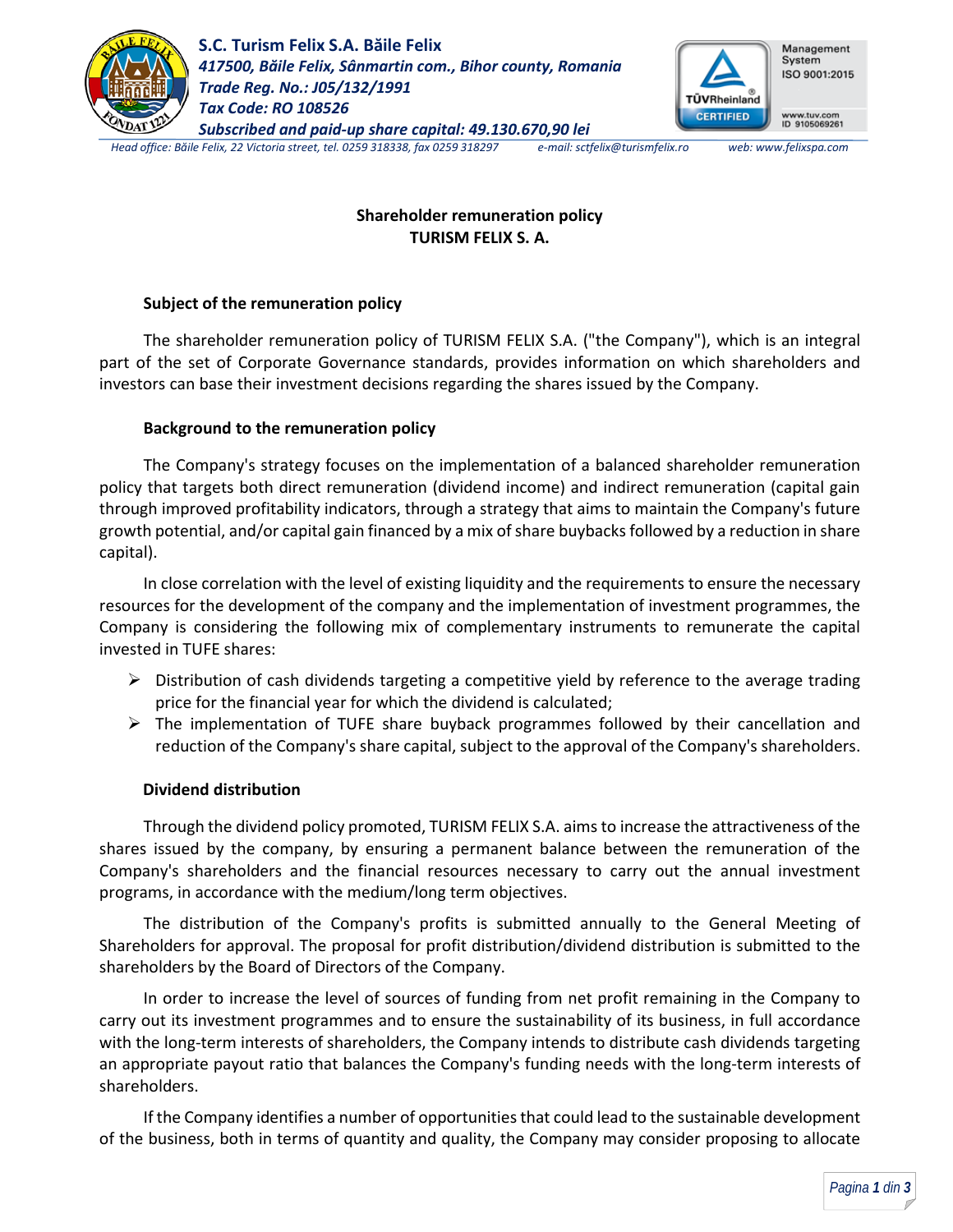

**S.C. Turism Felix S.A. Băile Felix** *417500, Băile Felix, Sânmartin com., Bihor county, Romania Trade Reg. No.: J05/132/1991 Tax Code: RO 108526*



*Subscribed and paid-up share capital: 49.130.670,90 lei Head office: Băile Felix, 22 Victoria street, tel. 0259 318338, fax 0259 318297 e-mail: sctfelix@turismfelix.ro web: www.felixspa.com*

the entire profit to legal reserves and/or other own sources of financing, based on the resolution of the general meeting of shareholders. The reasons for this decision will be set out in the annual proposal for the distribution of the result for the year.

If the general meeting of shareholders approves the distribution of dividends from the net profit of the Company, the shareholders entitled to receive dividends shall be the shareholders registered in the Register of Shareholders kept by the company Depozitarul Central S.A. on the record date approved by the same general meeting that approves the distribution and amount of dividends. This date shall be at least 10 working days after the date of the general meeting of shareholders.

The Company publishes in the press and on its website a notice of the amount of the gross dividend per share, the date from which the dividend is to be paid ("payment date") and the method of payment. The Dividend Payment Date shall not be set later than 6 months after the date of the general meeting of shareholders that approved the dividend distribution.

In order to exercise the possibility of benefiting from more favourable tax provisions, shareholders may opt to defer the payment of dividends to a date later than the payment date, in accordance with the relevant legal provisions.

The company calculates and withholds at source the tax on dividends due by shareholders, at the rates provided for by the legislation in force at the time of payment, which it declares and remits to the state budget.

In accordance with the legal provisions, the payment of dividends is carried out through the Central Depository, the Participants in the clearing and settlement system and the register (intermediaries, in accordance with Art. 2 para. (1) item 20 of Law no. 24/2017, who have concluded a contract of participation in the Central Depository system) and the payment agent selected by the Company. Dividend payments shall be made on the basis of contracts to be concluded for this purpose between the Central Depository and the Company, between the Central Depository and its participants, and between the Central Depository and the paying agent.

In the case of shares held on the record date in individual accounts administered by the Central Depository, payment of dividends due to the holders of shares shall be made by the Central Depository through the paying agent appointed by the Company, in accordance with the legal provisions in force.

In the case of shares held on the record date in accounts administered by an intermediary participating in the Central Depository's system, payment of dividends due to holders of shares shall be made by the Central Depository through the Central Depository and the respective participants.

The company publishes in its annual activity report information on the implementation of the dividend distribution policy, the amount of dividends paid during the last three years and, if applicable, the reasons for any decrease in dividends during the last three years.

## **Buy-back programmes**

The mix of complementary instruments for remunerating TURISM FELIX S.A. shareholders includes the Company's repurchase of its own shares followed by their cancellation and reduction of the company's share capital, as an indirect means of remunerating its shareholders through the capital gain generated by the effects of implementing such an operation.